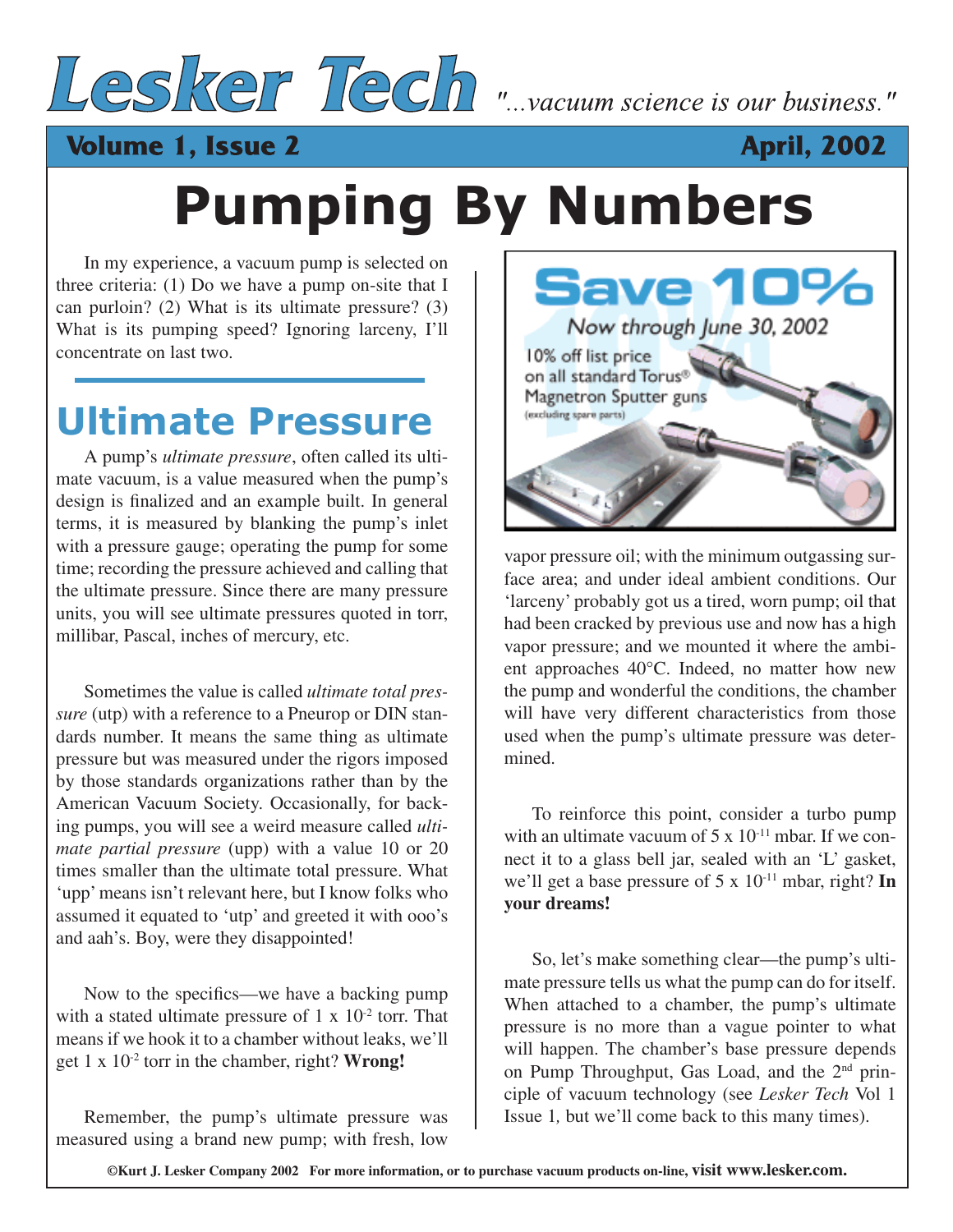

### **Pumping Speed**

This specification is often a real teaser for folks new to vacuum. It is quoted in units of volume per unit time such as: *liters per second* (L/s); *cubic*  feet per minute (cfm); *cubic meters per hour* (m<sup>3</sup>h<sup>-1</sup>) and **pressure is never mentioned**. As explained in *Lesker Tech* Vol 1 Issue 1*,* it is a measure of the volume of gas (at any pressure) that is removed from the system in unit time.

But here we will add a few wrinkles. First, pumping speed is measured under the same ideal conditions used to measure ultimate pressure—minimum volume, right at the pump inlet, lowest possible outgassing rate, ideal conditions, etc. Second, pumping speed is specified as a single value. Does this mean the pump has this quoted pumping speed 'at any pressure' from atmosphere to its ultimate pressure? No! Look at the *pumping speed curve* (pumping speed vs pressure) found in the pump manufacturer's literature. The most obvious characteristics are: the pumping speed is roughly constant over a wide pressure range but then droops sharply. For backing pumps, the line droops at the lower pressure end (Fig 1). For high vacuum pumps, it's the higher pressure end (Fig 2). For roots pumps, it's both ends (Fig 3).

Do you care about pumping speed curve drop off? Well, you should for at least two reasons. Let's quan-





tify an example with two pumps: a 3 cfm mechanical pump has a curve showing zero pumping speed at 1  $x$  10<sup>-2</sup> torr; a 400 L/sec high vacuum pump showing its inlet pressure should not exceed  $1 \times 10^{-3}$  torr.

*Figure 3*

1. What happens if we cross-over from mechanical pump to high vacuum pump? The 'smart' answer is, nothing very good. The lowest chamber pressure using this mechanical pump is clearly much higher than the tolerable inlet pressure for the high vac pump.

2. Let's say we are sputtering. What happens if we want to let in 100 sccm gas flow into the chamber and maintain a pressure of  $5 \times 10^{-3}$  torr? First we note neither pump is anxious to be at this pressure....... (*But we'll leave this as this issue's cliff hanger.*)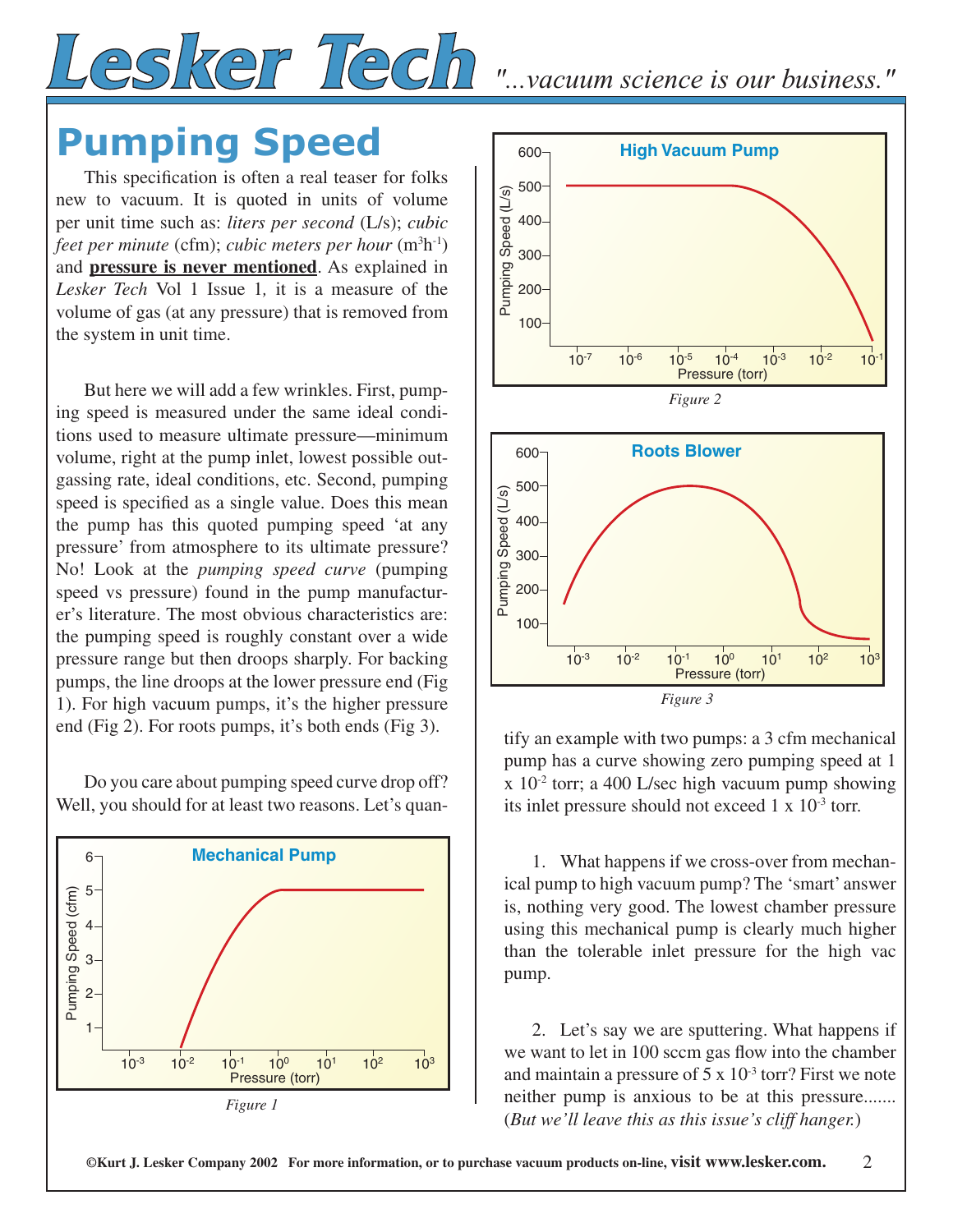# Lesker Tech "...vacuum science is our business."

### **Pump Throughput**

Let's return to the high vac pump's pumping speed curve again, and do some simple arithmetic. Multiply the pumping speed (at some pressure) by that pressure and we get a value for the **pump thoughput.** This is the **quantity** of gas removed from the pump's inlet in unit time and is measured in pressure-volume/time units such as *torr.liter/sec* (T.L/ sec), *standard cc per minute* (sccm), *Pascal.cubic*  meters/sec (Pa.m<sup>3</sup>.s<sup>-1</sup>).

| <b>Pumping Speed</b><br>L/sec | <b>Pressure</b><br>torr | <b>Throughput</b><br>torr L/sec |
|-------------------------------|-------------------------|---------------------------------|
| 20                            | 100                     | 2000                            |
| 20                            | 10                      | 200                             |
| 20                            |                         | 20                              |
| 20                            | 0.1                     | 2                               |
| 3                             | 0.01                    | 0.03                            |

Notice, that while the pumping speed is constant, the pump throughput falls linearly with decreasing pressure. But where the curve droops, as in the last entry, pump throughput is the proverbial "lead balloon."

As stated above, this chart represents the quantity of gas (per unit time) the pump removes from its inlet. What does it tell us about the quantity of gas (per same unit of time) the pump removes from the chamber? In a word—**everything**! Remember the second principle in *Lesker Tech* Vol 1 Issue 1*,*

### **Gas In = Gas Out**

If the pump is removing **q torr.liter/sec** of gas from its inlet, then the chamber's **gas load** must be supplying exactly **q torr.liter/sec** (To be strictly accurate, we must qualify the chamber as "at constant pressure.")

But, and here comes the other shoe, the same **quantity** doesn't mean the same **pressure**. Knowing the pump throughput tells you nothing about the chamber's pressure. For example, if the pump's inlet pressure is  $2 \times 10^{-6}$  torr with a pumping speed of 1000 L/sec, the throughput (and the gas load) are 2 x 10-3 torr.liter/sec. However, suppose we measure the chamber pressure and it is  $1 \times 10^{-4}$  torr. We can calculate the "pumping speed" from the chamber by dividing the gas load  $(2 \times 10^{-3} \text{ torr.}$ liter/sec) by the pressure  $(1 \times 10^{-4} \text{ torr})$  and getting the answer 20 L/sec.

"Other shoe-ism" couldn't get more dramatic. Here is a 1000 L/sec pump that has the effect of a 20 L/sec pump on the chamber! Can this really *(continued page 4)* 



**©Kurt J. Lesker Company 2002 For more information, or to purchase vacuum products on-line, visit www.lesker.com.** 3